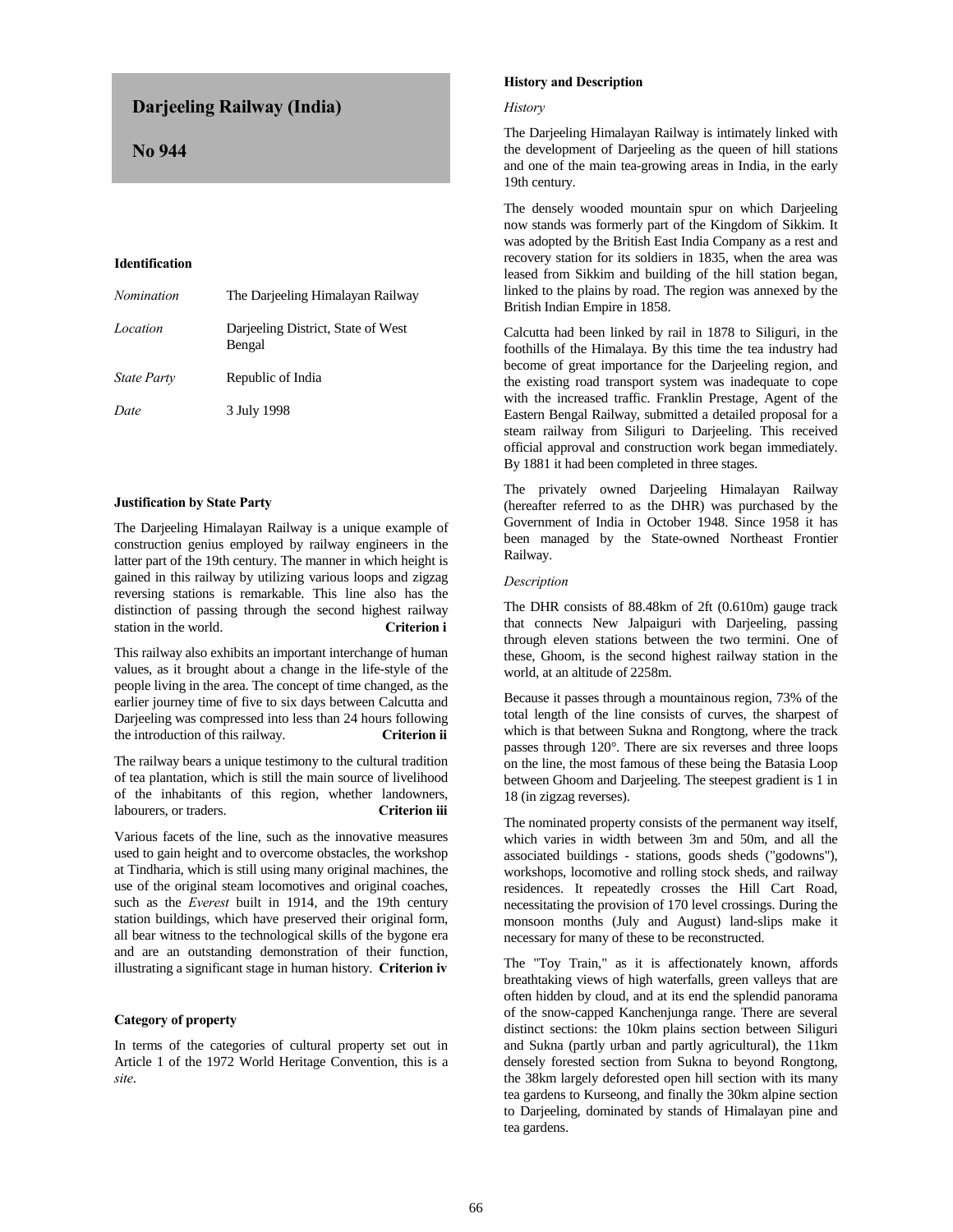#### **Management and Protection**

## *Legal status*

The only protection to the Railway applies to the permanent way, which is in principle controlled under the general measures relating to Central Government property and the specific provisions of the 1989 Railway Act.

# *Management*

The DHR is the property of the Government of India, vested in the Ministry of Railways. Administration of the Railway is the responsibility of the Northeast Frontier Railway, the headquarters of which is located at Guwahati, the capital of the State of Assam.

The fixed and moveable assets of the line are documented by the Northeast Frontier Railway and the buildings are included in a comprehensive register.

# **Conservation and Authenticity**

#### *Conservation history*

This is a working railway and as a result is maintained according to regular programmes. The funding for these is variable, being dependent upon current needs and the level of traffic generated.

Investment plans have been prepared for the rehabilitation of the station buildings at Darjeeling, Ghoom, Kurseong, and Tindharia. There is a programme of stabilization in progress for the stretch between Sukna and Mahanadi, which is most susceptible to land slips in the monsoon season.

Development of tourism in Darjeeling is heavily dependent upon the efficient working of the Himalayan Railway. Plans are therefore being developed to improve its services. These include track improvement and the purchase of new locomotives and rolling stock. Concurrently the Ministry of Railways has sponsored a comprehensive study of the line by professional transportation consultants.

There is regular interaction with the UK-based Darjeeling Himalayan Railway Heritage Foundation. Studies are in progress on comparable railway systems elsewhere in the world, such as the Festiniog Railway in Wales (UK), the design of which inspired the Darjeeling Railway.

## *Authenticity*

The authenticity of the route as originally commissioned in 1881 has been preserved in a remarkably intact condition, with only minor modifications of an evolutionary nature. All the main station buildings (with the exception of Siliguri Junction and Darjeeling, both which have been rebuilt after being destroyed by fire) have been preserved in their original form.

# **Evaluation**

#### *Action by ICOMOS*

An ICOMOS expert mission visited the property in January 1999. ICOMOS also benefited from the comparative study of historic railways coordinated by the National Railway Museum in York (UK) in 1998 (see below).

## *Qualities*

The DHR represents an exceptional feat of civil engineering that has survived virtually intact up to the present day. It is notable also for the quality of many of its associated buildings, especially the intermediate stations, the railway residences and rest-houses, and the Tindharia workshops

## *Comparative analysis*

The 1998 comparative study of *Railways as World Heritage Sites* defines specific criteria for evaluating historic railways. To be considered for inscription on the World Heritage List they should conform with one or more of the following:

- be a creative work indicative of genius;
- demonstrate the influence of, and on, innovative technology;
- be an outstanding or typical example;
- be illustrative of economic or social developments.

The DHR was selected as a case-study. It was adjudged to be "an outstanding line on several counts, but ... particularly significant with regard to [its] social, economic, and political effects and the route's relationship with the landscape."

The report stresses the fact that the DHR does not possess any grand structures; on the contrary, its design was based on minimal capital expenditure. However, the engineering solutions adopted to cope with the steep gradients and relatively short distances were exceptional.

It also emphasizes the social and economic importance of the line. The narrow gauge adopted, which was admirably suited to the terrain, permitted the transportation of passengers and goods in a way that had a profound impact on the social and economic development of the Darjeeling area.

Finally, the report describes the intimate relationship of the Railway with the varied terrain through which it passes as outstanding

In the light of these comments, there can be little doubt that the DHR is of outstanding quality. The combination of narrow gauge and zigzag reverses was the first in the world, and as such it is of exceptional technological interest. It was the first hill railway anywhere in the world and as such served as the prototype for numerous subsequent railways of this type, adopted in India, in Vietnam, in Burma, in Sumatra, in Java, and elsewhere.

One other point should not be overlooked. The DHR links not only the plains with the high Himalaya, but also two distinct cultural traditions - the Hindu culture of Bengal and the Buddhist culture of the mountain region. As a result Darjeeling, which lies at an important nodal point, reflects a cultural fusion between these two cultures (not forgetting, also, the British influence).

#### *ICOMOS comments and recommendations for future action*

ICOMOS is impressed by the quality of the DHR, and also by the commitment of those responsible for its management and maintenance to its conservation as part of the railway heritage, both of India and more widely. It is concerned, however, that there is no specific heritage expertise within the Northeast Frontier Railway staff. It proposes that Indian Railways should give special consideration to the possibility of transferring responsibility for conservation of the DHR to